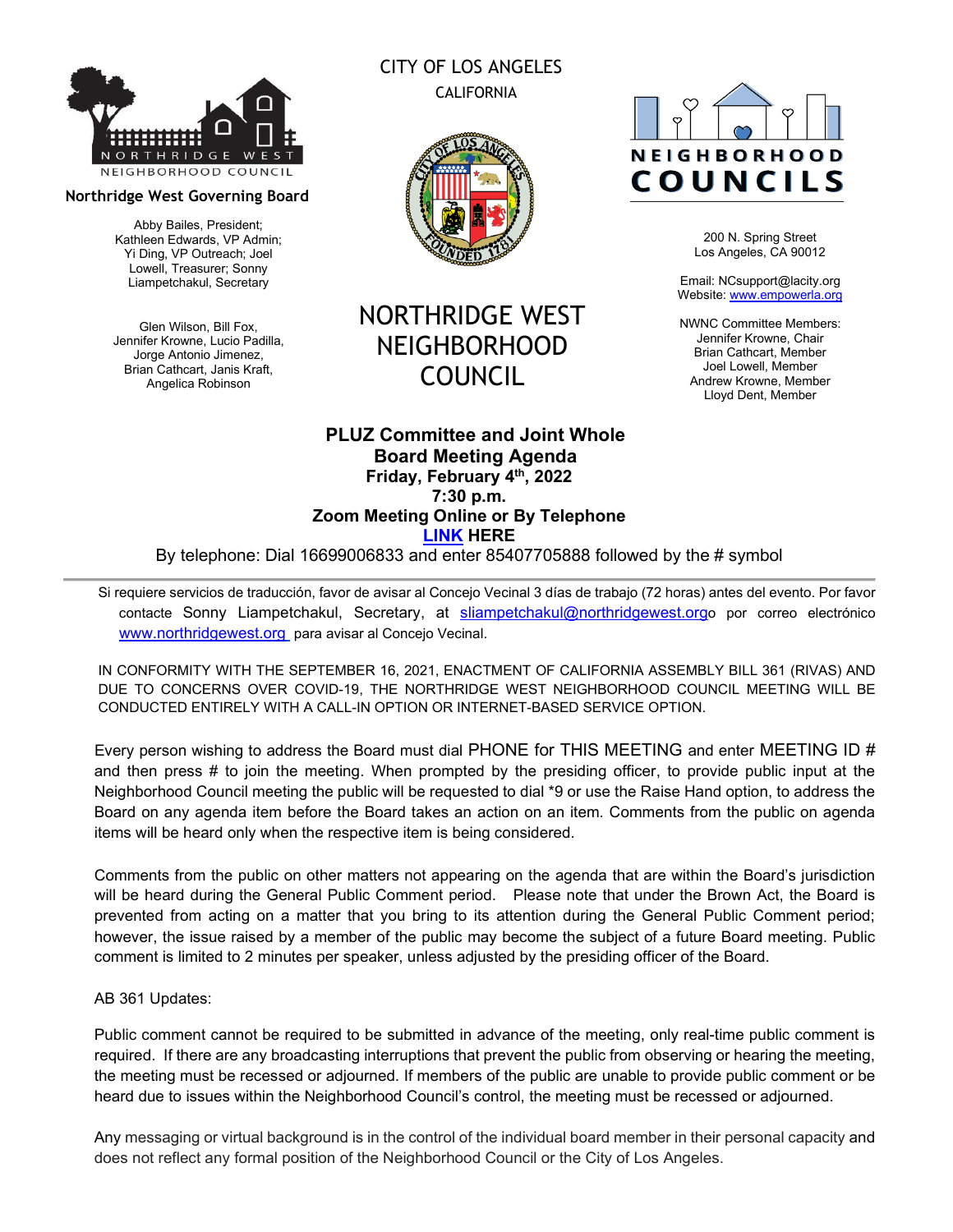#### **PLUZ Committee and Joint Whole Board Meeting Agenda Friday, February 4th, 2022 7:30pm Zoom Meeting Online or By Telephone [LINK](https://us02web.zoom.us/j/85407705888) HERE**

By telephone: Dial 16699006833 and enter 85407705888 followed by the # symbol

#### **I. CALL TO ORDER AND BOARD ROLL CALL**

**II. GENERAL PUBLIC COMMENT** - Comments from the public on non-agenda items within the Board's subject matter jurisdiction. Each speaker will be allowed 2 minute(s).

#### **III. ANNOUNCEMENTS**

#### **IV. NEW BUSINESS –**

i. Discussion and possible motion on Conditional Use Permit - Beverage for beer and wine consumption at Saigon Brothers located at 9165 Reseda Blvd Northridge, CA. (20 minutes) Case # 21A-2021-7527-WB.

#### **V. ADJOURNAMENT**

As a covered entity under Title II of the Americans with Disabilities Act, the City of Los Angeles does not discriminate on the basis of disability and upon request will provide reasonable accommodation to ensure equal access to its programs, services, and activities. Sign language interpreters, assistive listening devices, or other auxiliary aids and/or services may be provided upon request. To ensure availability of services, please make your request at least 3 business days (72 hours) prior to the meeting by contacting the Department of Neighborhood Empowerment by calling (213) 978-1551 or email: [NCsupport@lacity.org](mailto:NCsupport@lacity.org)

#### **Public Posting of Agendas -**

Neighborhood Council agendas are posted for public review as follows:

- Matador Credit Union, 9401 Reseda Blvd, Northridge, CA 91324
- [www.northridgewest.org](http://www.northridgewest.org/)
- You can also receive our agendas via email by subscribing to L.A. City's **Early Notification System** [\(ENS\)](https://www.lacity.org/government/subscribe-agendasnotifications/neighborhood-councils)

#### **Notice to Paid Representatives -**

If you are compensated to monitor, attend, or speak at this meeting, City law may require you to register as a lobbyist and report your activity. See Los Angeles Municipal Code Section 48.01 et seq. More information is available at ethics.lacity.org/lobbying. For assistance, please contact the Ethics Commission at (213) 978-1960 or [ethics.commission@lacity.org](mailto:ethics.commission@lacity.org)

#### **Public Access of Records –**

In compliance with Government Code section 54957.5, non-exempt writings that are distributed to a majority or all of the board in advance of a meeting may be at our website [www.northridgewest.org](http://www.northridgewest.org/)

or at the scheduled meeting. In addition, if you would like a copy of any record related to an item on the agenda, please contact Sonny Liampetchakul, Secretary, at [sliampetchakul@northridgewest.org](mailto:sliampetchakul@northridgewest.org)

#### **Reconsideration and Grievance Process -**